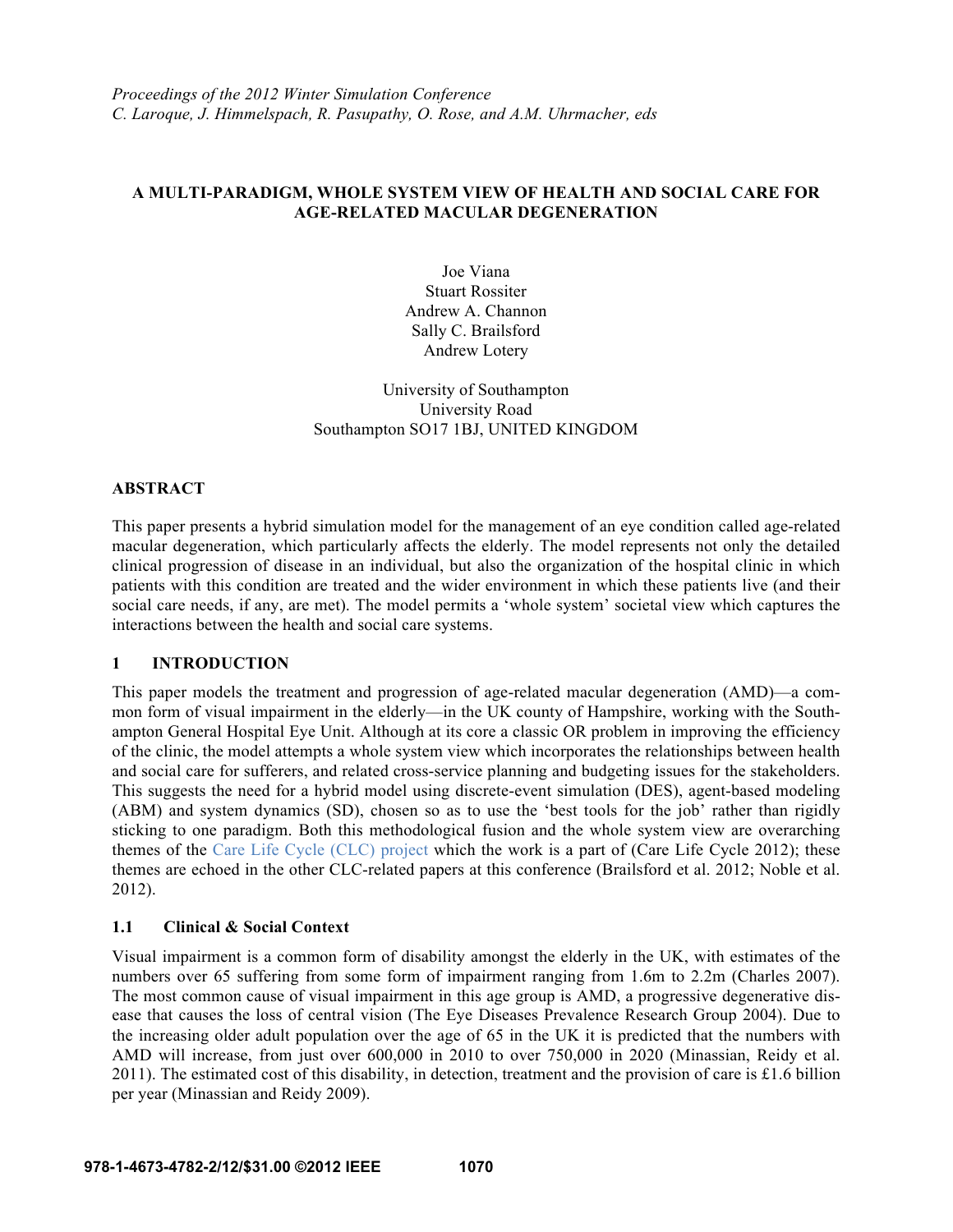There are many forms of AMD, although they are broadly grouped as being either 'wet' and 'dry', with 'wet' AMD consisting of between 65-70% of the total disability burden (Minassian et al. 2011). The 'dry' form of AMD is irreversible and is characterized by a slow transition to impairment, while the 'wet' form results in more rapid visual deterioration. However it can usually be treated using injections of ranibizumab which slows the impairment or even causes vision to improve (Lotery 2008). These injections need to be given at regular monthly intervals in order to show benefit to the patient. This is a new treatment and many hospital eye units do not have the organizational structure nor the capacity to manage the regular need for injections or consulting. Appointment booking systems are not efficient at managing this regular need for care.

The implications of visual impairment in general, and AMD in particular, are wide-ranging. Those with AMD are seen to be more likely to be depressed (Brody et al. 2001), have a lower quality of life (Slakter and Stur 2005; Hassell et al. 2006) and less functional independence (Williams et al. 1998). It is estimated that mild AMD causes a similar reduction in the quality of life as moderate cardiac angina (Brown et al. 2005). The reduced vision interferes with the ability to self-care (Stevenson, Hart et al. 2004), leading to increasing reliance on both formal (i.e., provided through an established channel) and informal (i.e., given by family or friends) social care. Without this care the individual may not be able to function on their own and require a higher level of health care for non-visual related health issues.

The Eye Unit at Southampton General Hospital is the sole treatment center for AMD in the UK county of Hampshire. It is currently providing injections for those with wet AMD but it is not felt that this is being conducted in the most efficient manner. Furthermore there is concern about the ability of the Unit to cope with the growing ageing population, which could potentially lead to a number of patients failing to receive the care that they require, increasing the social care burden.

This paper focuses on the development and treatment of 'wet' AMD in the area served by the Southampton Eye Unit. Sufferers of the condition have related care needs, often complicated by other conditions due to the age-related nature of AMD. These needs may or may not be met through receiving social care, either formally (provided by the state or privately) or informally (provided by family and friends). Formal social care is determined after an assessment of need while informal care depends on the network of friends and family surrounding the individual. The social care obtained also links with the ease of travelling to Southampton General Hospital for treatment – those with little support will find this more difficult and may miss appointments leading to further deterioration of vision, enhancing the need for social care. The Eye Unit needs to be organized to allow treatment of the maximum numbers of patients without reducing the patient experience.

The study has been carried out in collaboration with the Southampton Eye Unit in order to explore alternative configurations of the clinic in the safety of a computer environment, including potential options such as mobile eye unit which perform time-consuming eye photography to alleviate pressure on shared facilities at the clinic. Through exploring different potential configurations of care given at the Eye Unit, changes in the efficiency of the Unit can be estimated as well as the corresponding improvements in health and reductions in the need for social care. Ultimately, the work also aims to highlight how expenditure in one area (health or social care) may cause non-obvious cost implications in the other (e.g., improved social care transport services saving considerable amounts in the clinic due to less missed appointments, and with knock-on savings in social care due to less avoidable AMD sight loss).

### **2 METHODOLOGY**

Figure 1 illustrates the conceptual architecture of the model, which is not yet fully realized in the current implementation (section 3) but guides the work. DES and SD components sit inside an overarching agentbased model. Individuals (agents) in the population may develop AMD, alongside other conditions, and have varying levels of care need. Some may provide informal care to others. Embedded SD models in each individual model progressive sight loss from AMD and other conditions. Individuals with eye conditions (*not* just AMD) will interact with the healthcare system via the ophthalmology department and, potentially, mobile units. The clinic is modeled as a DES with explicit appointment scheduling processes.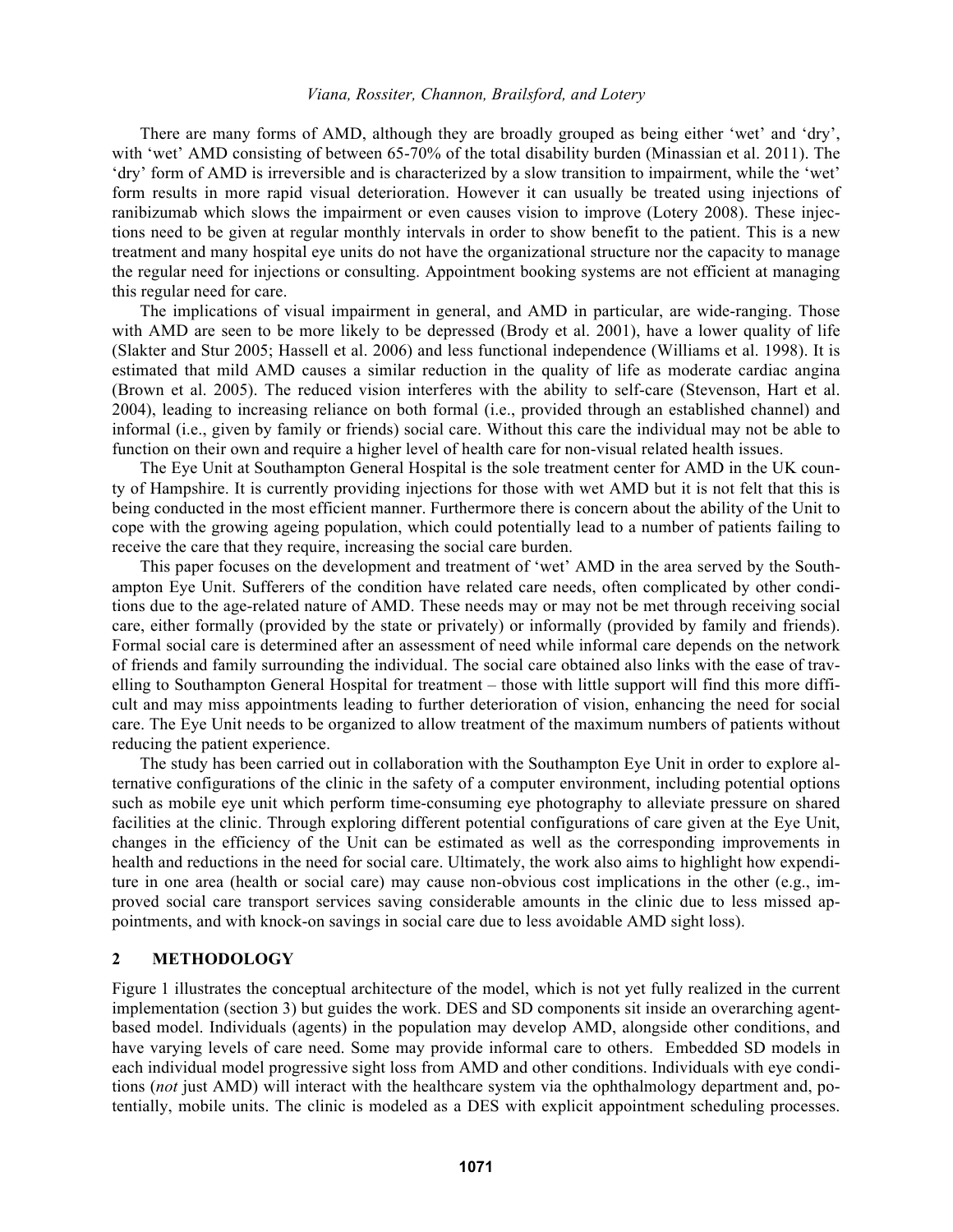Doctors interact with this clinic, and may respond to scheduling pressures (e.g., by adjusting the slots in their timetables for different conditions).

Interactions occur in a spatial environment, which can be used to model aspects such as ability to travel to the clinic, the location of those providing care to AMD sufferers (which influences their ability to provide care), and the positioning of mobile eye units.



Figure 1: The overall conceptual architecture for the AMD model.

The hybridization in the model here can be seen as an elaborate combination of "process– environment" type combinations (Chahal and Eldabi 2008), if their focus on DES and SD is relaxed to include ABM. Sub-models sit inside other models, with the inner model representing a process which interacts with the wider system environment of the outer model. A similar approach was used in the two illustrative examples of Brailsford et al. (2010). In Swinerd and McNaught's terminology for ABM and SD hybrids (2012), the model uses flavors of their "integrated" hybrid design alternative (cf. "interfaced" or "sequential"), with a similar need to relax the specific focus.

he modeling here is primarily motivated by using the best combination of tools, rather than any claim of novel hybridization. By 'best', we mean using the modeling paradigm which most cleanly implements the conceptual design we had in mind for each sub-system. This is discussed per sub-system in section 3. By combining the different methodologies which are best suited for their particular tasks, the stakeholders have gained greater buy-in and understanding, where the stakeholders include both the problem owners (health care and social care professionals) and those members of the project team who are unfamiliar with the techniques. In technical terms, the modeling framework used (AnyLogic) natively provides constructs with which to link the paradigms; some simple additional 'plumbing' code was still needed to allow agents to pass through the DES wrapped in a DES entity object.

### **2.1 Stakeholder Interaction**

The model was developed with input from staff at the Eye Unit, but not in a fully stakeholder-driven process. The DES models the clinic at a fine-grained time resolution, but the long-term effects of treatments on sight loss are also of interest, particularly with feedback effects due to changes in social care and its influence on missed injections. These long timescales mean that assumptions have to be made about what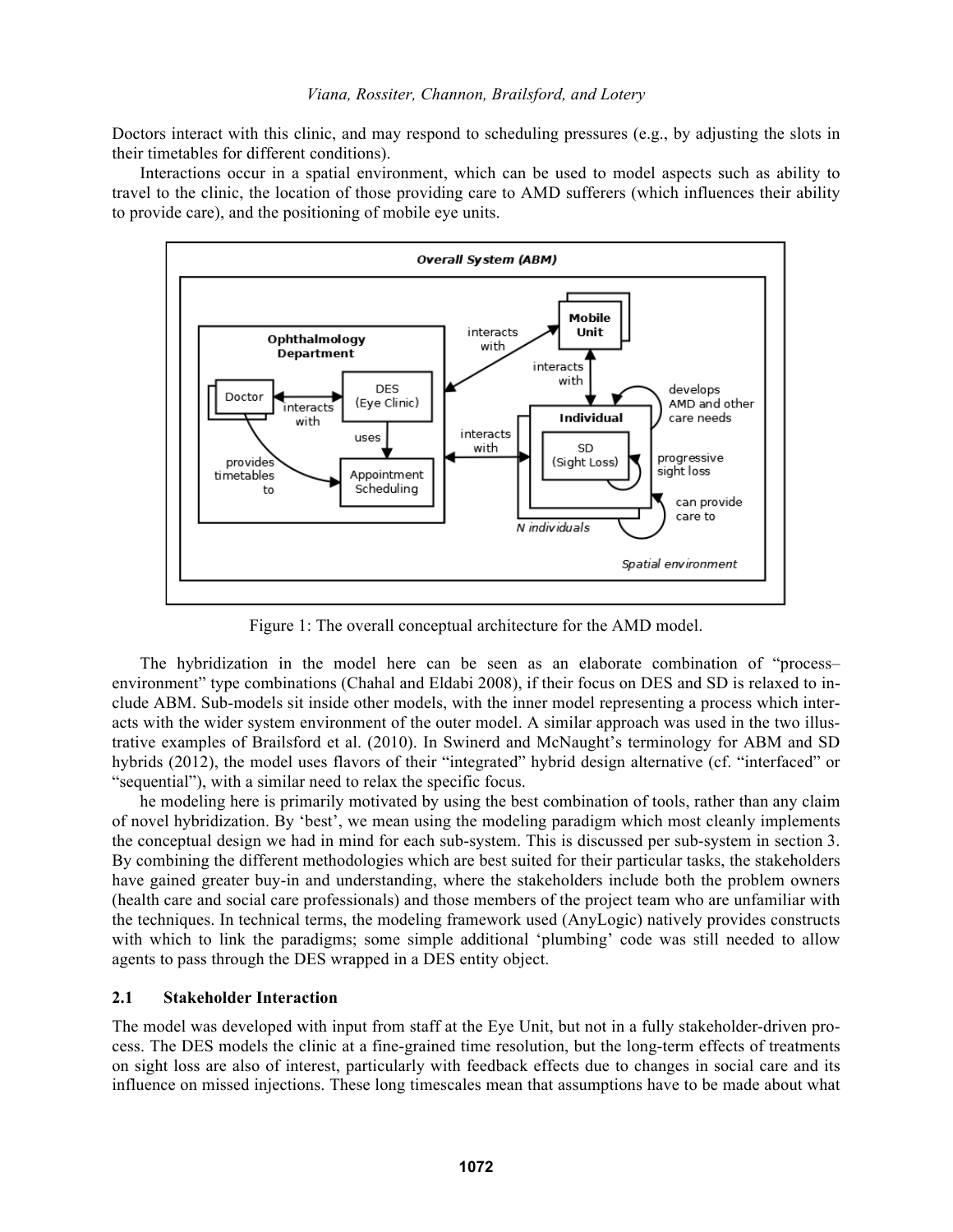is subject to change and what can be regarded as static. The emphasis therefore has to be on presenting challenging 'what-if' scenarios, and not 'best guess' projections or predictions.

## **2.2 Scenarios**

There are a wide range of potential 'what-if' scenarios that could be explored within this conceptual framework. In general, the clinic DES model (section 3.2) and sight loss SD models ( section 3.3) can be used to explore health care scenarios, and the agent-based elements (section 3.4) to explore social care scenarios. The social care consequences can be evaluated in terms of health care scenarios, and vice versa. Examples of potential scenarios which could be evaluated are shown in Table 1.

| Health Care                                | Social Care                              |
|--------------------------------------------|------------------------------------------|
| Ophthalmology department efficiency        | Social care need                         |
| Patient pathways, opening times, ap-       | Changing development rates for varying   |
| pointment times, availability of resources | levels of care need in relation to age,  |
| both staff and medical facilities for ex-  | and the specific impact of AMD on the-   |
| ample.                                     | se rates.                                |
| <b>Sight loss and AMD Stages</b>           | Social care provision                    |
| Differing models of sight deterioration    | Changes in the patterns of care provided |
| (both natural and AMD), and the effects    | to those in need (both level and type).  |
| of differing treatments (including indi-   |                                          |
| vidual heterogeneity in response).         |                                          |

Table 1: Potential scenarios for evaluation.

 For the current paper the aim is to demonstrate the interconnectedness between the health and social care systems, highlighting how changes in one sphere can result in changes to the other. Four different scenarios are therefore investigated, representing: the current situation, changes to the healthcare supply, changes to the social care supply, and a combination of the two. These will be fully explained in section 4.2.

## **3 DETAILS OF THE MODEL**

The current model represents a stepping-stone towards the full aspirations highlighted in section 2. Most areas have been parameterized with accurate data from various sources, the main ones being: the English Longitudinal Study of Ageing (ELSA 2012), the Age-Related Eye Disease Study Group (Age-Related Eye Disease Study Research 2000; Age-Related Eye Disease Study Research 2005), the Royal National Institute of Blind People (Access Economics PTY Limited 2009), and information directly obtained from the Eye Unit regarding operation and performance. Fuller details can be found at http://www.soton.ac.uk/clc/publications/supplementary, together with the parameters used from these data sources in different parts of the model.

The model is implemented in AnyLogic (www.xjtek.com/AnyLogic), a commercial package that supports the integration of DES, SD and agent-based models, with features for each comparable to paradigm-specific products.

## **3.1 Overall Structure**

Individuals develop AMD, and will then interact with the DES that represents the eye clinic via appointments (see Figure 2).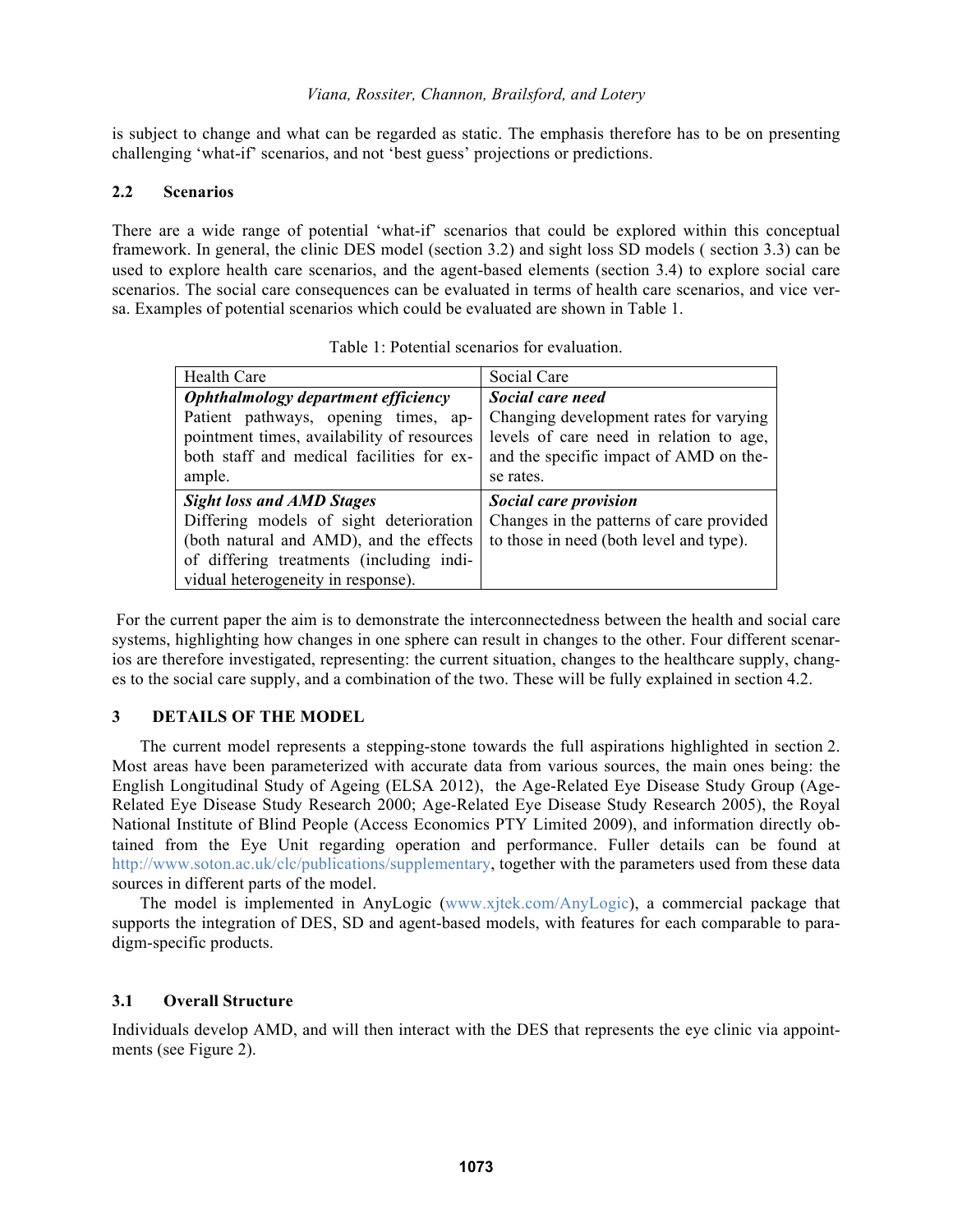

Figure 2: The main per-individual dynamics of interaction with the eye clinic. Numbers indicate the sequence of operations.

On an initial AMD diagnosis, the individual (agent) is scheduled for an initial appointment and stores this information, effectively setting up an event for the appointment time. The patient then attends the appointment, at which point it interacts with the eye clinic DES. After the appointment is finished the agent leaves the DES model and the next appointment, which may be either a follow-up or an injection appointment, is scheduled This scheduling currently uses some simplifying assumptions about the number and duration of available slots, but still captures the essence of the real-life mechanism. This dynamic cycle of appointments continues until other events, such as death, intervene. The treatment that the individual may or may not receive impacts the progression of his/her sight loss in the agent-embedded SD models.

Individuals can *miss* appointments for a variety of reasons (such as transport difficulties, illness or simply through forgetfulness) and can *fail to complete* appointments (generally due to excessive queues in the clinic, or due to insufficiently flexible transport arrangements). In both cases, an injection is missed which will cause avoidable sight deterioration. These are the main mechanisms by which social care issues can influence the clinic's operation. Missed appointments are modeled as probabilities based on the individual's care need and the type of care received (where need and provision levels map to multipliers applied to a basic fixed probability of missing the appointment). Incomplete appointments are modeled as probabilities based on time spent queuing. These parameters are currently based on expert opinion, but there is potential to use empirical data to improve them.

### **3.2 Eye Clinic DES Model**

The choice of DES to model the Eye Unit is natural to simulate the detailed processes and layout of the system. Clearly this is unique to the context, but in overall structure and concept it is a standard DES outpatient clinic model in a long tradition of such queuing network type models. Jun et al. (1999) present a survey of 117 such clinic models, although obviously not all for eye conditions, and this is a classical application area for DES in health.

DES has also been applied, unusually, for modeling the clinical progression of eye disease by Davies et al. (2000; 2002), in order to evaluate the effectiveness of different screening policies for diabetic retinopathy. The approach most typically used to model clinical progression in economic evaluations of interventions is either Markov modeling or decision tree analysis (Cooper, Brailsford and Davies 2007). In the specific case of AMD, there are a small number of published models which use models to study the cost-effectiveness or cost-utility of different drugs, for example Fletcher et al. (2008), but none that use DES.

Staff from the clinic have been involved in the conceptualization of the model, helping to define the patient pathways and physical layout of the clinic. AnyLogic allows the entities to be modeled physically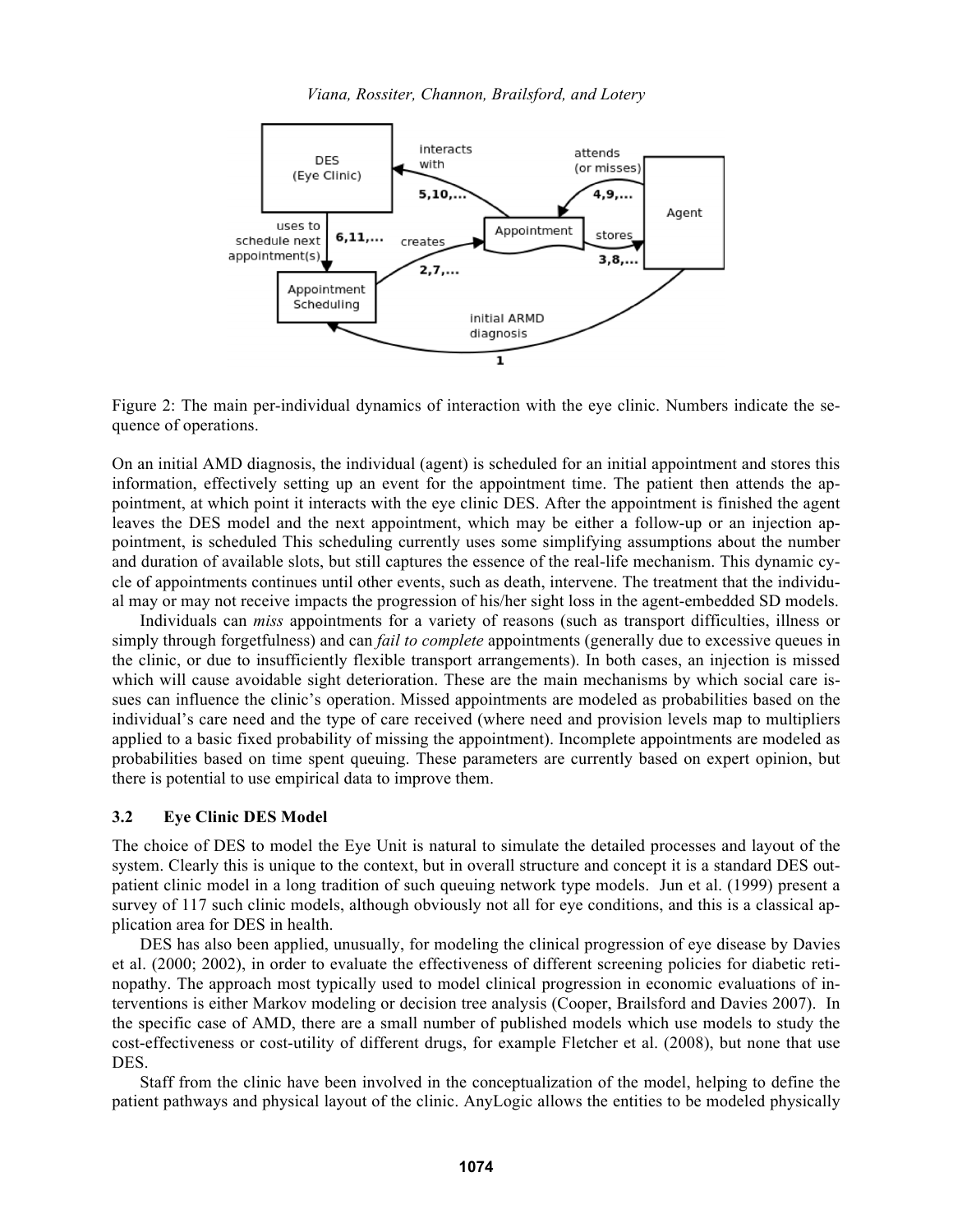moving through the clinic space as they go through the steps of the pathway. The results shown here use modeler estimates for the parameters. The clinic is hoping to make internal tracking data available soon, which can be used to derive more empirically-driven values. A patient questionnaire will also be incorporated to aid the parameterization of the patients' behavior outside the clinic, such as their mode of transport to the clinic, who accompanied them to the clinic and care relationships.

Full details of the DES model structure and data are available on our project Web site at http://www.soton.ac.uk/clc/publications/supplementary.

#### **3.3 Sight Loss and AMD Progression (State-Transition and Embedded SD Models)**

The process of sight loss, both natural and AMD-related, lends itself to a rate-based mathematical representation which SD models are ideal for. (In our case, 'natural' could conceptually include other non-AMD eye conditions.) Sight level is modeled very simply as a stock which is decreased via natural and AMD loss rates. The progression of AMD itself is modeled by a simple set of stochastic stage transitions (using AnyLogic statecharts), where the stages cause changes in the AMD-related sight-loss rate. AMD does not affect each eye identically. As a result, sight loss progresses differently in each eye and hence each agent actually has a *pair* of SD models (one for each eye), each parameterized separately. Figure 3 shows a schematic of the SD model used for the left eye; the model for the right eye is the same. Obtaining an injection will slow the AMD-related degeneration of sight (Lotery 2008).



Figure 3: Schematic of the SD model for an eye.

There is individual heterogeneity, both for each eye and between individuals, including in their reaction to injections and the 'virulence' of their AMD. Future work will align this sub-model more explicitly with specific clinical details of sight loss and AMD progression (e.g., Klein et al. 2002; Owen et al. 2012).

### **3.4 Individual Care, Mortality and AMD Development**

Conceptually (as described in Figure 1), the model has a full population of individuals who will develop AMD and form care relationships. Implementing this in an empirically accurate way via explicit, endogenous agent behavior is a major challenge, and is an area of research in its own right. (It is typically done via regression-model-driven microsimulation, but see Noble et al. (2012) for other approaches being considered on the CLC project.)

To simplify matters, the current model abstracts away this detail. Only AMD-suffering individuals are explicitly included in the population, and are created synthetically based on current numbers of new patients, with incidence data used to set initial attributes such as age and gender. (These therefore represent patients *already referred*.) Dynamically changing care needs are modeled using statecharts, with the type of care provided stochastically derived from care need level. Transitions are based on cross-tabulated population-level statistics. An individual's AMD progression is linked to care need by having sight-level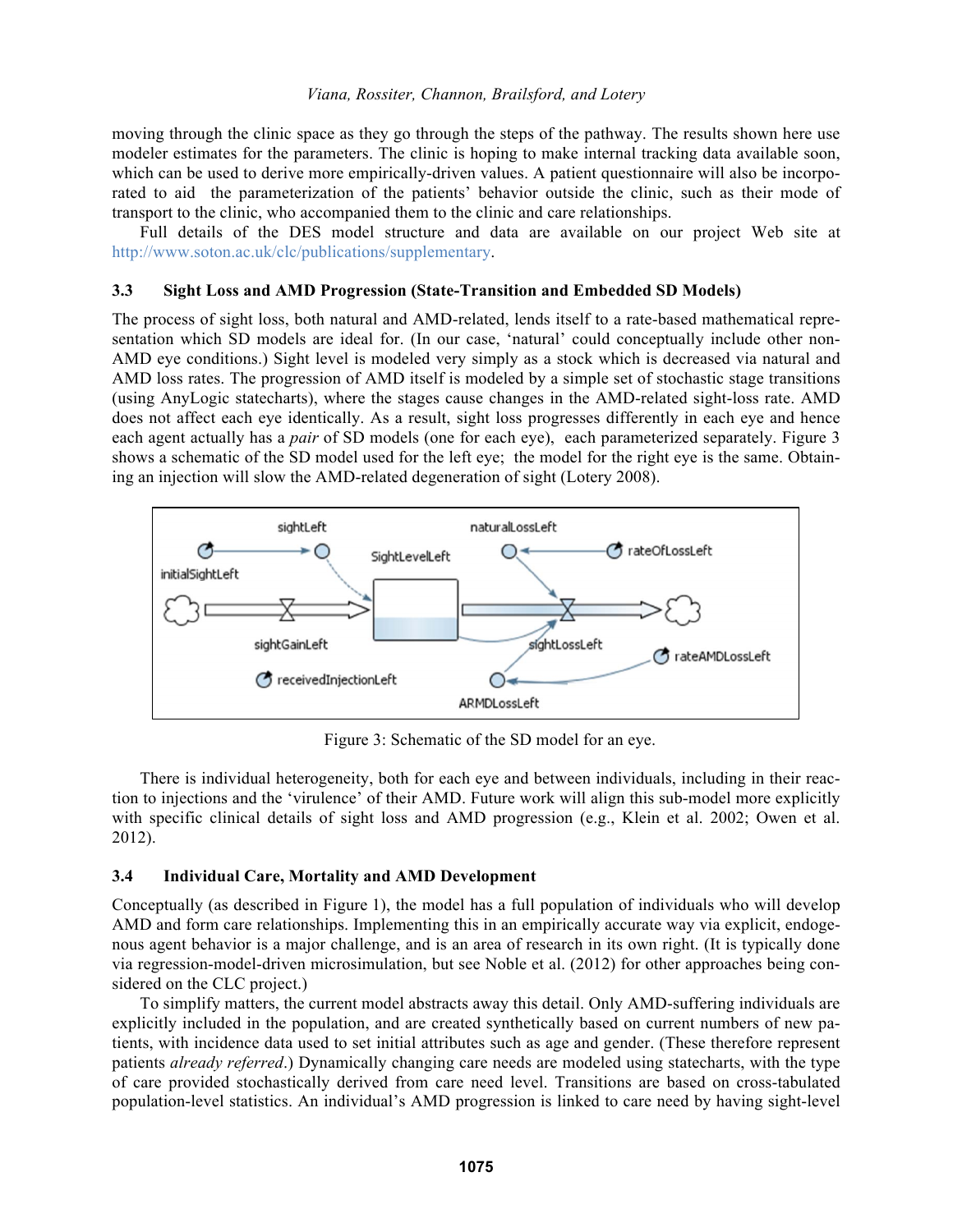categories imposing a minimum level of care need (with some stochastic variation). Mortality is based on population-level age-dependent life tables, with per-year checks, and is a significant factor since at least 30% of AMD diagnoses are for 90+ year-olds.

The accuracy of these parameters is currently limited by the fact that population-level data should ideally be adjusted so that it reflects distributions for AMD-sufferers in particular. This is still work in progress.

## **3.5 Current Output Measures**

The current main output measures available from the model are as below:

| <b>Medical (DES)</b>                                 | <b>Health and Social (ABM, SD)</b>               |  |
|------------------------------------------------------|--------------------------------------------------|--|
| Length of stay in the clinic.                        | AMD-suffering population size and mortality.     |  |
| Numbers of missed injections (due to missed ap-      | AMD stage distribution in the population.        |  |
| pointments or leaving appointments early).           |                                                  |  |
| Numbers of patients treated and quality criteria for | Care provision types distribution in the popula- |  |
| timeliness of appointments.                          | tion.                                            |  |
| Utilization of Ophthalmology resources (rooms,       | Sight level distribution in the population.      |  |
| staff, waiting areas, etc.).                         |                                                  |  |
|                                                      | Care need level distribution in the population.  |  |

# **4 EXPERIMENTATION**

As discussed in section 2.2, four 'what-if' scenarios were run in the current model to explore the interconnectedness of the health and social care systems. For the purposes of this paper, the number of missed injections was chosen as the main output measure for discussion (see section 4.3), since this is a rough proxy both for the efficiency of the healthcare system and the effectiveness of care provision in the community.

This exploration was originally intended to include extensive analysis of and the sensitivity of several outcome measures to key parameters, as well as using an initial and ongoing AMD-suffering population that matched the clinic's current levels: around 1600 'AMD eyes', which thus maps to 800-1600 individuals and, at least at some stages, 20 new patients a week. Run lengths of 30 years were planned so that the longer-term dynamics of sight loss and ageing could be explored. Unfortunately, even with considerable performance tuning, models with only 50 initial individuals and 2 new patients a week (on average) would take over 28 hours to run 15 simulated years on a relatively high specification system (AMD Phenom II at 3.1GHz).

The current results are therefore scaled back to representative runs for 1 simulated year for each scenario, with 50 initial individuals and 2 new patients a week. The original analysis can hopefully be performed in future, via further performance tuning and/or increased computing resources and timescales.

## **4.1 Scenarios Tested**

These are:

1. Base – The Eye Unit appointment system and organization remains as it currently is for the entire simulation duration. Data for the other health and social aspects of the model remain constant, drawn from the literature, data analysis of surveys, expert opinion and educated guesses. This is the scenario against which all others will be compared.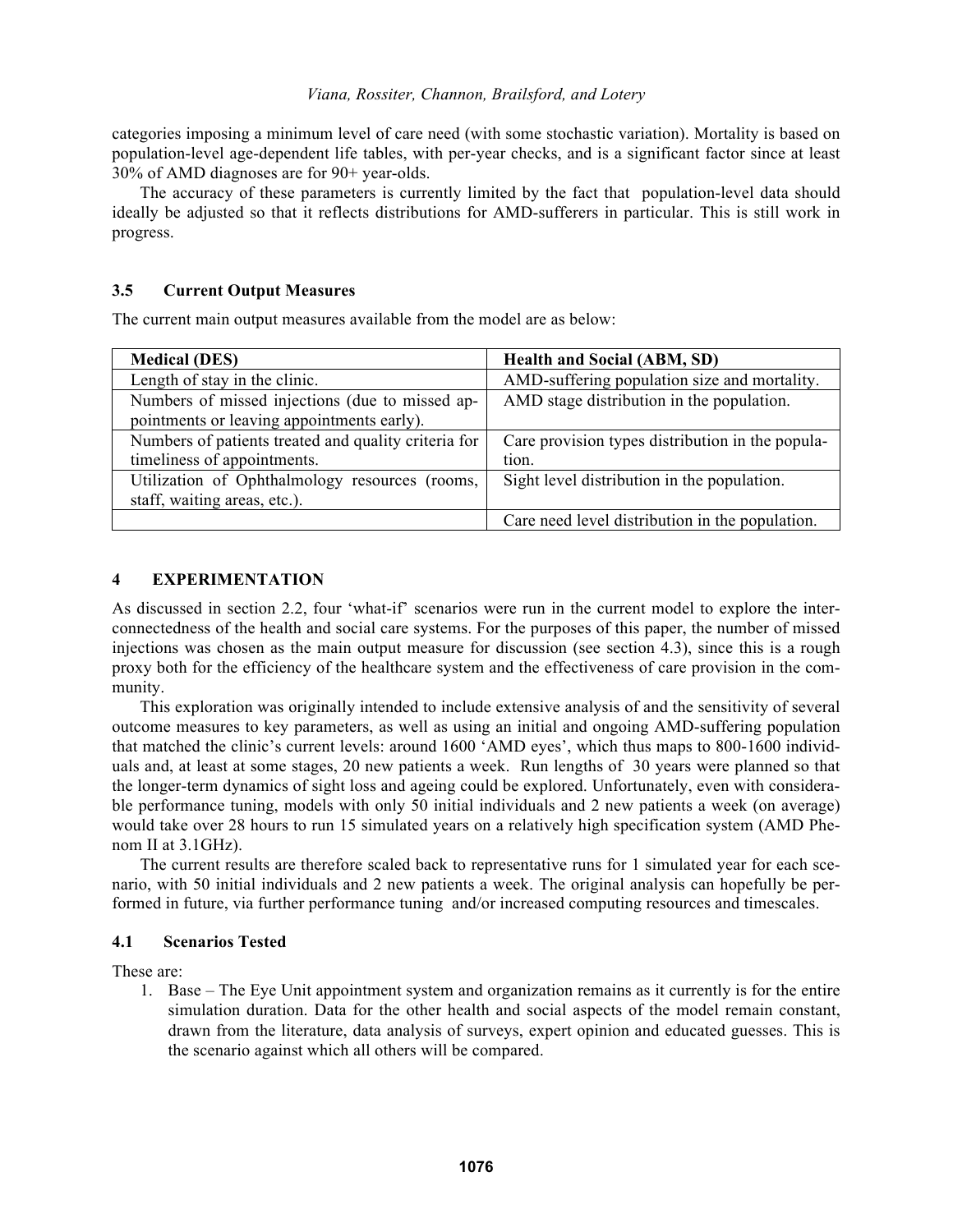- 2. Healthcare In this scenario an additional Optical Coherence Tomography (OCT) machine is installed in the Eye Unit. After initial analysis and discussions with clinical members of the Unit, it was observed that this is the key area where current bottlenecks are observed in the system.
- 3. Social care As not all individuals who need social care currently receive it, this scenario simulates some nominal care provision stimulus. Individuals have a 50% chance of receiving one 'level' better care than they would have previously, where the care provision types None, Informal, Formal and Both are viewed as an increasing sequence of levels (and with increasingly less negative effects on the likelihood of missing clinic appointments).
- 4. Healthcare and Social Care this scenario combines scenarios 2 and 3 above.

### **4.2 Results**

The results from single representative runs are shown in Figure 1. They suggest that improving the Eye Unit's capability by increasing the number of OCT machines results in more patients successfully completing their appointments, as fewer patients leave the department who have waited an excessive amount of time. Increasing the amount of social care also has a positive effect when compared with the base, with more patients being able to attend their appointments. What is somewhat counterintuitive at this stage is that the combined scenario leads to less reduction in numbers of missed appointments over time than the individual scenarios on their own. A possible explanation for this is that the increased appointment attendance from the social care scenario places more pressure on the clinic than the extra OCT (healthcare scenario) can alleviate. Thus, reduced missed appointments are outweighed by increased incomplete appointments.



Figure 4: Results from initial experiments for the four scenarios.

## **5 FUTURE WORK**

Future areas of work have been hinted at in the conceptual design (figure 1) and in the detail of the model and current results. These fall into the following broad categories:

- performance analysis of the model and the underlying AnyLogic platform;
- better quality data, reflecting the distributional specifics of the AMD-suffering population;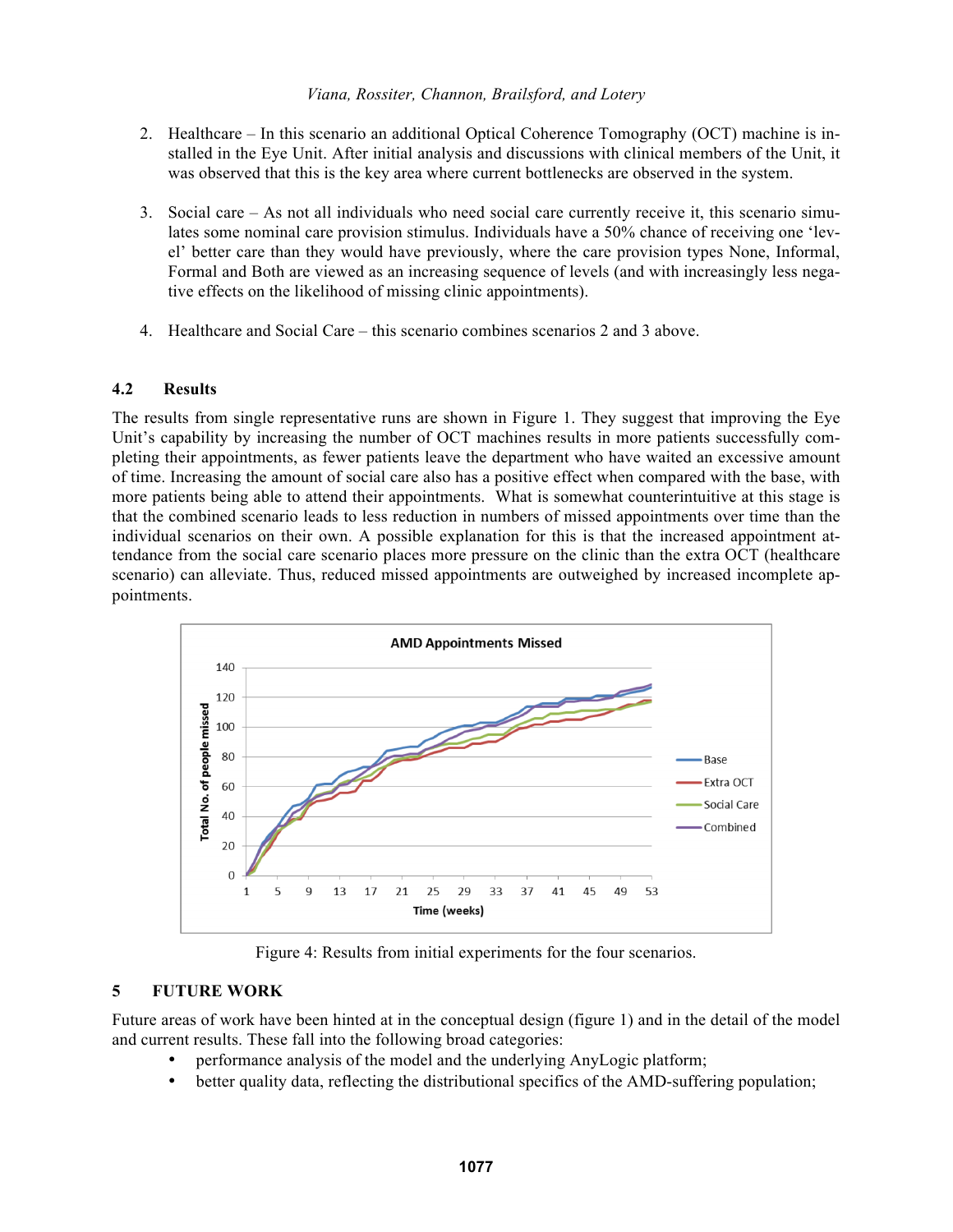- more accurate demographic processes (e.g., factoring in demographic change to the number of new AMD cases);
- a more empirically-validated sight loss sub-model, with related quality-adjusted life year (QALY) style metrics for avoidable sight-years lost due to system inefficiencies;
- more accurate reflection of the appointment scheduling process used;
- adding more nuanced detail of links between health and social care (e.g., inflexible hospitalprovided transport causing patients to have to leave appointments early, and better alignment of AMD progression with care need);
- increased spatiality, especially as regards scenarios for mobile eye-photography units;
- more 'ABM-like' explicit agent behavior, both for individuals in the population and doctors at the clinic, which can endogenously generate patterns of care provision and the like;
- estimates of the resultant impacts on *costs* in both the health and social care sectors (which will involve additional stakeholders).

# **6 CONCLUSIONS**

This work has created a useful whole system modeling framework for health and social care. The aim of the CLC project is to take this whole system view, looking at each of the quadrants in Figure 5. There are many links between each of these areas, and this model has highlighted some of these for one disease (AMD). Focusing on a single disease has helped reduce the inevitable complexity, but the generality of some of the concepts and design suggests extensions beyond AMD. The project aims to use the right tools for the job (particularly ideas from complexity science) to demonstrate and understand the interactions and feedback between health and social care. The model here uses different components, constructed for specific purposes, which are then combined into a complete model. As a result it is easier to discuss it with stakeholders as they can focus on the area that is of most interest to them.

|                    | Demand | Supply |
|--------------------|--------|--------|
| <b>Health Care</b> |        |        |
| Social Care        |        |        |

Figure 5: The quadrants of interest to the CLC project, reflecting the demand and supply of health and social care.

More generally, stakeholders can get 'traditional' OR advice on operational improvements whilst emphasizing the broader societal context, especially the sometimes-subtle effects of healthcare decisions on social care (and vice versa). This will be particularly useful going forwards, since the longer-term aim is to involve budget-holding stakeholders from health *and* social care, allowing them to see the broader implications and mutuality of their decisions. In England, the health and social care budgets are currently totally separate. Healthcare is funded by the taxpayer: it is provided by the National Health Service (NHS) and is free to the patient at the point of delivery. On the other hand, social care is provided by several different sources: informal care provided unpaid by family members or friends, and formal care provided either by the local county authority where the person lives, the private sector, or the voluntary sector. This model demonstrates the politics involved in a situation where relatively short-term expenditure by the NHS (e.g., providing an extra OCT machine in the clinic) can lead to longer-term cost savings for the local authority, since fewer people will go blind and require expensive residential care. Preventing avoidable sight loss in the elderly not only makes sense from a humanitarian perspective, it also makes sense from an economic perspective. However, without a whole system model which takes a societal perspec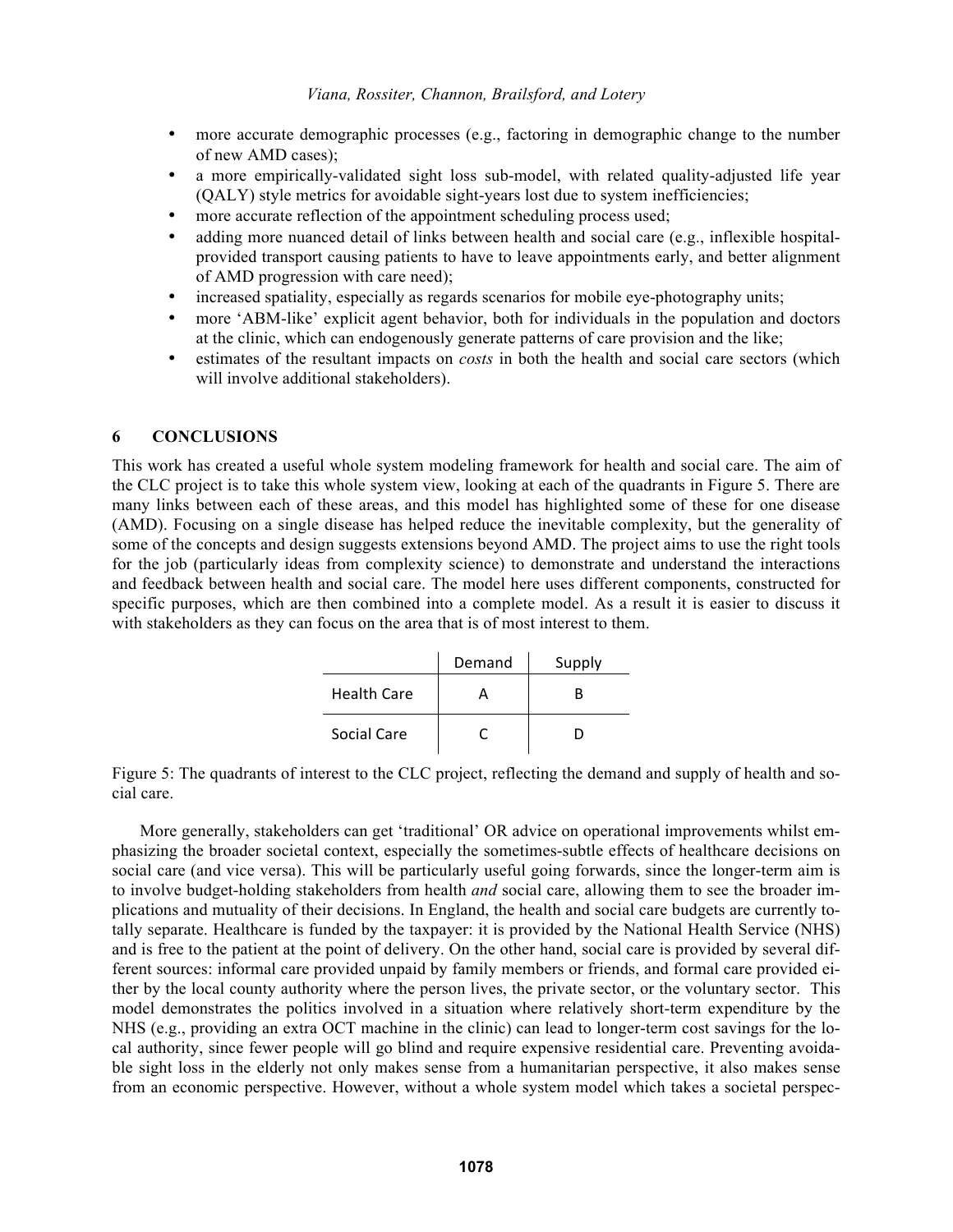tive, it is difficult to see why the NHS should bear the entire cost. The model provides a mechanism to explore such trade-offs.

The integration of DES, ABM and SD in a health care context is rare. This study adds to the knowledge base regarding the benefits of doing this, alongside the issues regarding truly integrated models – the 'holy grail'. The main conceptual difficulties lie in designing sub-components and their interactions so that they represent the real-world complexity without overwhelming the model with impenetrable detail. This process is both enriched and made more challenging by the combination of disciplines involved. The work required a marriage of an OR stakeholder-driven approach, with the 'empirical eye' of social statisticians and the micro-level theories of complexity science. Social statistics helped make informed decisions on where mechanisms could be abstracted from relationships in empirical data, rather than having the causal mechanisms modeled explicitly. However, the latter is a strong current in complexity science, and promises to help in better modeling individuals' *adaptation* to changing social and technological contexts, which the scenarios explored here represent. Future work may therefore move further towards this style of theory-driven modeling, à la Noble et al. (2012).

#### **ACKNOWLEDGMENTS**

We gratefully acknowledge the many helpful discussions with the remaining members of the CLC research team not named as authors on this paper (please see www.southampton.ac.uk/clc for a full list of the project team). This work was supported by the EPSRC under grant EP/H021698/1. Finally, we would like to express our gratitude to all the staff at the Southampton Eye Clinic.

### **REFERENCES**

- Access Economics PTY Limited. 2009. Future sight loss UK (1): The economic impact of partial sight and blindness in the UK adult population. RNIB.
- Age-Related Eye Disease Study Research, G. 2000. "Risk factors associated with age-related macular degeneration - A case-control study in the age-related eye disease study: age-related eye disease study report number 3." Ophthalmology 107(12): 2224-2232.
- Age-Related Eye Disease Study Research, G. 2005. "A Simplified Severity Scale for Age-Related Macular Degeneration." Archives of Ophthalmology 123(11): 1570-1574.
- Brailsford, S. C., M. S. Desai and J. Viana. 2010. "Towards the holy grail: combining system dynamics and discrete-event simulation in healthcare". In Proceedings of the 2010 Winter Simulation Conference, Baltimore. Edited by B. Johansson, S. Jain, J. Montoya-Torres, J. Hugan and E. Yucesan
- Brailsford, S. C., M. Evandrou, R. Luff, J. Viana, A. Vlachantoni and R. Willis. 2012. "Using system dynamics to model the social care system: linking demography, simulation and care delivery". In Proceedings of the 2012 Winter Simulation Conference. Edited by C. Laroque, J. Himmelspach, R. Pasupathy, O. Rose and A. M. Uhrmacher
- Brody, B. L., A. C. Gamst, R. A. Williams, A. R. Smith, P. W. Lau, D. Dolnak, M. H. Rapaport, R. M. Kaplan and S. I. Brown 2001. "Depression, visual acuity, comorbidity, and disability associated with age-related macular degeneration." Ophthalmology 108(10): 1893-1900.
- Brown, M. M., G. C. Brown, J. D. Stein, Z. Roth, J. Campanella and G. R. Beauchamp 2005. "Agerelated macular degeneration: economic burden and value-based medicine analysis." Canadian journal of ophthalmology. 40(3): 277-287.
- Care Life Cycle. 2012. "The Care Life Cycle [Project]." Accessed 24 March, 2012, from http://www.southampton.ac.uk/clc.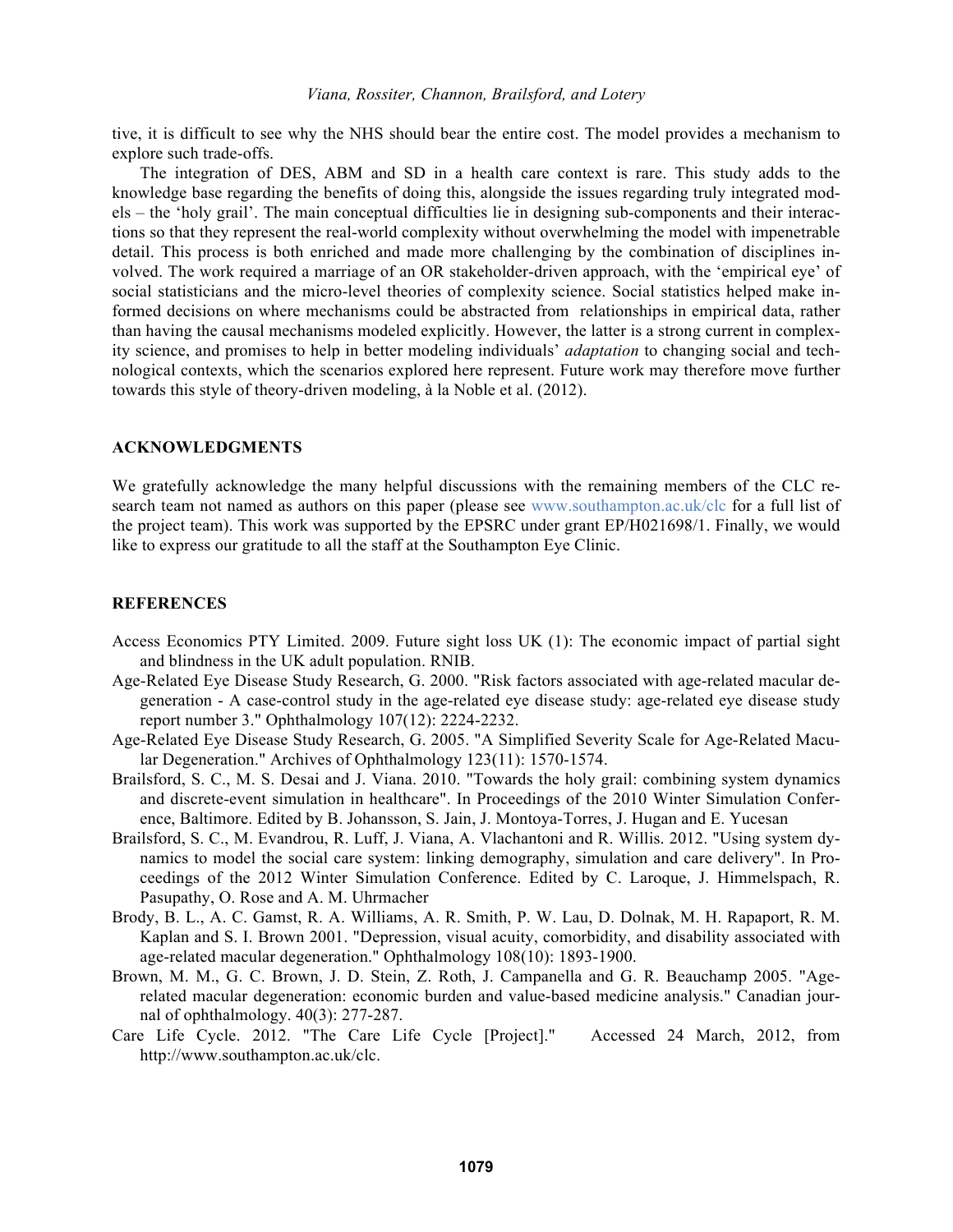- Chahal, K. and T. Eldabi. 2008. "Applicability of hybrid simulation to different modes of governance in UK healthcare". In Proceedings of the 2008 Winter Simulation Conference. Edited by S. J. Mason, R. R. Hill, L. Monch et al.
- Charles, N. 2007. "Estimates of the number of older people with a visual impairment in the UK." British Journal of Visual Impairment 25(3): 199-215.
- Cooper JK, Brailsford SC and Davies RM, Choice of modelling technique for evaluating health care interventions Journal of the Operational Research Society (2007) 58: 168 -176
- Davies, R., S. Brailsford, P. Roderick, C. Canning and D. Crabbe 2000. "Using Simulation Modelling for Evaluating Screening Services for Diabetic Retinopathy." The Journal of the Operational Research Society 51(4): 476-484.
- Davies, R., P. Roderick, C. Canning and S. Brailsford 2002. "The evaluation of screening policies for diabetic retinopathy using simulation." Diabetic Medicine 19(9): 762-770.
- ELSA. 2012. "English Longitudinal Study of Ageing." Accessed 1st June, 2012, from http://www.ifs.org.uk/ELSA.
- Fletcher, E. C., R. J. Lade, T. Adewoyin and N. V. Chong 2008. "Computerized Model of Cost-Utility Analysis for Treatment of Age-Related Macular Degeneration." Ophthalmology 115(12): 2192-2198.
- Hassell, J. B., E. L. Lamoureux and J. E. Keeffe 2006. "Impact of age related macular degeneration on quality of life." British Journal of Ophthalmology 90(5): 593-596.
- Jun, J. B., S. H. Jacobson, J. R. Swisher and Correspondence 1999. "Application of discrete-event simulation in health care clinics: A survey." Journal of the Operational Research Society 50(2): 109-123.
- Klein, R., B. E. K. Klein, S. C. Tomany, S. M. Meuer and G.-H. Huang 2002. "Ten-year incidence and progression of age-related maculopathy: The Beaver Dam eye study." Ophthalmology 109(10): 1767- 1779.
- Lotery, A. 2008. "Progress in understanding and treating age-related macular degeneration." Eye 22(6): 739-741.
- Minassian, D. C. and A. Reidy. 2009. Future Sight Loss UK 2: An epidemiological and economic model for sight loss in the decade 2010-2020.
- Minassian, D. C., A. Reidy, A. Lightstone and P. Desai 2011. "Modelling the prevalence of age-related macular degeneration (2010–2020) in the UK: expected impact of anti-vascular endothelial growth factor (VEGF) therapy." British Journal of Ophthalmology. 10.1136/bjo.2010.195370
- Noble, J., E. Silverman, J. Bijak, S. Rossiter, M. Evandrou, S. Bullock, A. Vlachantoni and J. Falkingham. 2012. "Linked lives: The utility of an agent-based approach to modelling partnership and household formation in the context of social care". In Proceedings of the 2012 Winter Simulation Conference. Edited by C. Laroque, J. Himmelspach, R. Pasupathy, O. Rose and A. M. Uhrmacher
- Owen, C. G., Z. Jarrar, R. Wormald, D. G. Cook, A. E. Fletcher and A. R. Rudnicka 2012. "The estimated prevalence and incidence of late stage age related macular degeneration in the UK." British Journal of Ophthalmology.
- Slakter, J. S. and M. Stur 2005. "Quality of Life in Patients With Age-related Macular Degeneration: Impact of the Condition and Benefits of Treatment." Survey of Ophthalmology 50(3): 263-273.
- Stevenson, M. R., P. M. Hart, A.-M. Montgomery, D. W. McCulloch and U. Chakravarthy 2004. "Reduced vision in older adults with age related macular degeneration interferes with ability to care for self and impairs role as carer." British Journal of Ophthalmology 88(9): 1125-1130.
- Swinerd, C. and K. R. McNaught 2012. "Design classes for hybrid simulations involving agent-based and system dynamics models." Simulation Modelling Practice and Theory 25(0): 118-133.
- The Eye Diseases Prevalence Research Group 2004. "Causes and Prevalence of Visual Impairment Among Adults in the United States." Archives of Ophthalmology 122(4): 477-485.
- Williams, R. A., B. L. Brody, R. G. Thomas, R. M. Kaplan and S. I. Brown 1998. "The Psychosocial Impact of Macular Degeneration." Archives of Ophthalmology 116(4): 514-520.